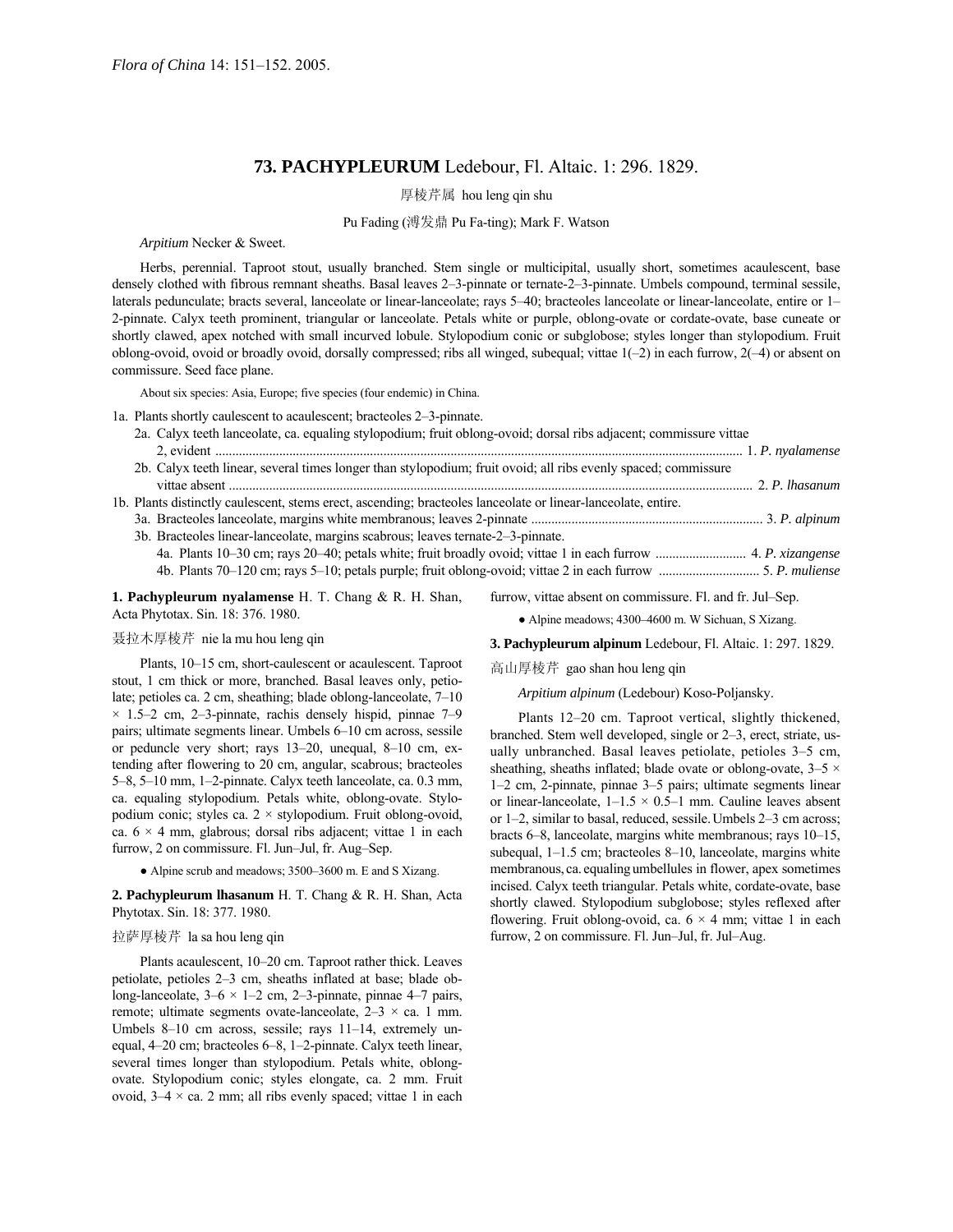Grassy slopes; 2400-2500 m. N Xinjiang [Kazakhstan, Mongolia, Russia (Siberia)].

**4. Pachypleurum xizangense** H. T. Chang & R. H. Shan, Acta Phytotax. Sin. 18: 376. 1980.

### 西藏厚棱芹 xi zang hou leng qin

Plants 10-30 cm. Taproot elongate; caudex rather thick, 2–3 cm across, slightly woody. Stem well developed, caespitose, purplish, striate, branched. Basal leaves petiolate, wholly sheathing; sheaths inflated, purplish; blade oblong or oblongovate,  $10-15 \times 3-5$  cm, ternate-2-3-pinnate, pinnae 3-4 pairs, remote; ultimate segments lanceolate or oblanceolate,  $1-2 \times 1$ 1.5 mm. Cauline leaves few, similar to basal, reduced, shortly petiolate or sessile. Umbels 3–6 cm across, enlarging after flowering up to 10 cm across; bracts  $10-15$ , linear-lanceolate, ca. 15 mm, veins purplish, scabrous; rays  $20-40$ ,  $3-5$  cm, scabrous, slightly recurved in fruit; bracteoles 8–10, linear-lanceolate, 7–8 mm, scabrous; umbellules 15–20-flowered. Calyx teeth lanceolate, unequal,  $1-1.5$  mm. Petals white, oblongovate. Stylopodium conic; styles ca. 2 × stylopodium. Fruit broadly ovoid,  $5-7 \times 4-5$  mm; vittae 1 in each furrow, 2 on commissure. Fl. Jun-Jul, fr. Aug-Sep.

• Alpine meadows, grassy valley slopes; 3700–4600 m. Xizang.

**5. Pachypleurum muliense** R. H. Shan & F. T. Pu, Acta Phytotax. Sin. 27: 62. 1989.

木里厚棱芹 mu li hou leng qin

*Ostericum muliense* (R. H. Shan & F. T. Pu) Pimenov & Kljuykov.

Plants 70–120 cm. Root cylindrical, ca. 8 mm thick. Stem well developed, single, erect, branching. Basal and lower leaves petiolate, wholly sheathing; blade triangular-ovate,  $8-10 \times 4-8$ cm, ternate-2-3-pinnate, pinnae 4-5 pairs, remote; ultimate segments lanceolate,  $5-15 \times 1.5-4$  mm. Upper leaves reduced, sessile; blade  $1-2$ -pinnate. Umbels  $3-7$  cm across; bracts  $3-5$ , linear,  $0.5-1$  cm; rays  $5-10$ , unequal,  $1.5-5$  cm; bracteoles  $3-5$ , linear-lanceolate, equaling pedicels, scabrous; umbellules 15-20-flowered. Calyx teeth lanceolate, ca. equaling stylopodium. Petals purple, cordate-ovate, base shortly clawed. Stylopodium conic; styles ca. 2 × stylopodium. Fruit oblong-ovoid,  $5-6 \times 3$ – 4 mm; vittae 2 in each furrow, 4 on commissure. Fl. Jun-Jul, fr. Aug-Sep.

● Low shrubs at streamsides; ca. 2600 m. SW Sichuan (Muli).

This rather poorly known taxon is recorded only from a few collections. Recent research suggests that it is conspecific with *Ostericum maximowiczii* var. *alpinum* C. Q. Yuan & R. H. Shan, and should be included in *Ostericum* at species rank under the name *O. muliense*.